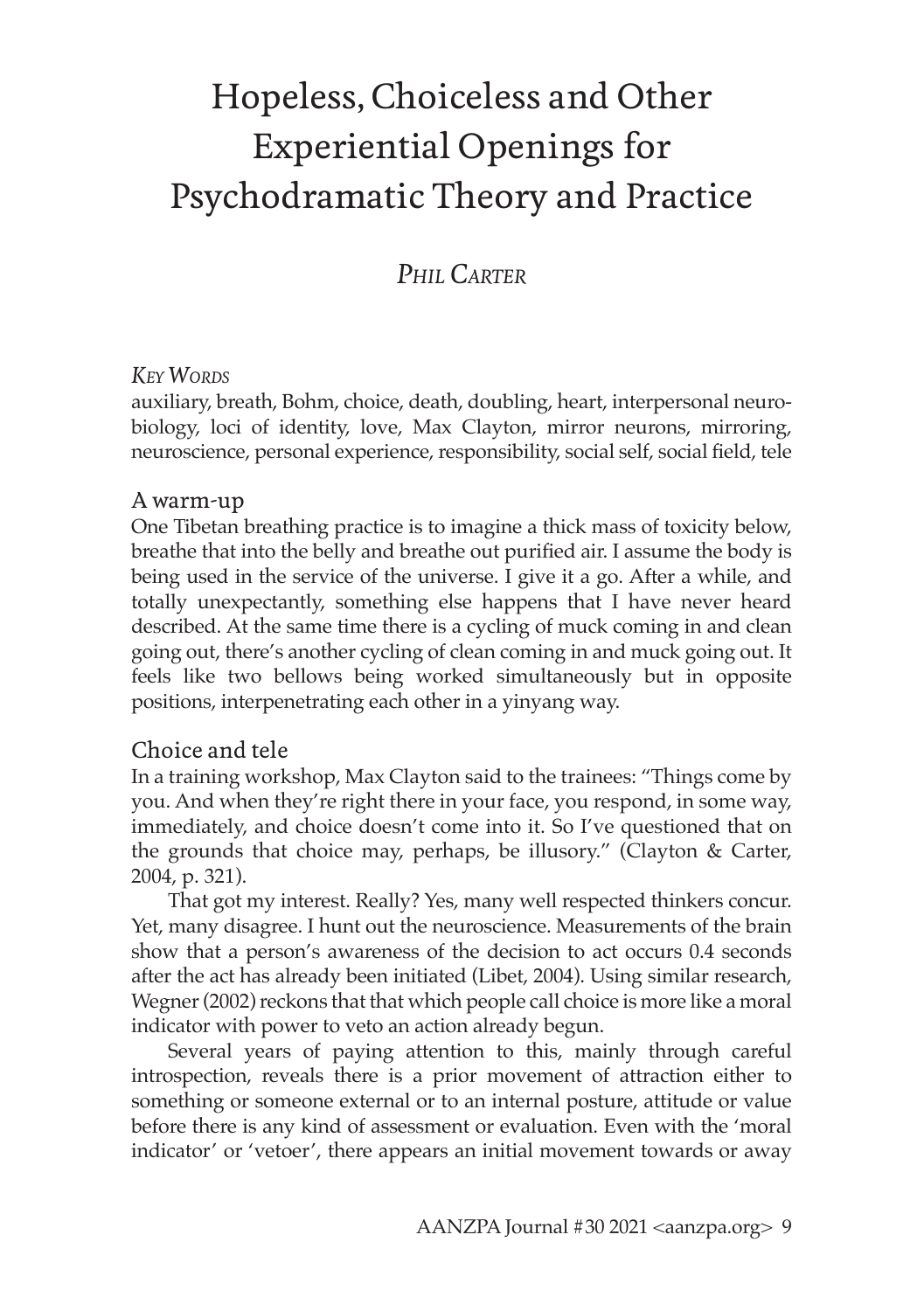from something. I've also looked carefully at this in psychodramatic action, particularly when a person says they are making a choice, and there appears already an initial movement in the relational tele *field, either away or towards.*

However, people often summarise this experience into being primarily a movement of will and personal agency. They can be motivated by not wanting to be passive or a victim. This can put the will and cognitive processes in command and isolated from the vitality of the life available in the field of tele and the force of love. The person can end up bullying themselves into shape and become fatigued. Appreciating how intertwined the individual and social worlds are is one useful way forwards here.

#### Identity of the self

*Research in interpersonal neurobiology* reveals that an infant's experience of their social field shapes an initial structuring of the brain called the *social self* and this is prior to structures for reasoning and identity (Schermer, 2010; Siegal, 2010). Furthermore, the *social self*, is the core 'instrument' involved in functioning and that the separate individual consciousness is deeply and intimately entangled with the 'field' of the group<sup>1</sup>. The social self is a good fit with, and addition to, the social and cultural atoms of psychodramatic theory and practice.

Once as a psychodrama group we agreed to be finely attentive in ourselves to where the loci of identity was moment by moment. To assist in this end, we did productions that were silent and had no role reversals. One protagonist was astonished to find themselves experiencing themselves as both a separate individual and distributed at the same time. Perhaps this is a more common occurrence in psychodramatic enactments than we have noticed.

Experience with psychodrama shows that individuation is well set up and practiced when the individual is relating to others. Interestingly, David Bohm's work in studying the operation of electrons in metals revealed that the more an electron participated with others, the more it had individuated existence. He also came to a theory of holonomy in which things are distributed, each part containing the whole, each thing constantly infolding and unfolding into the other in such a continuous process that one would never be able to definitively identify an elementary particle other than the process.

#### Musings for psychodrama

Appreciation of the deeply entwined nature of the individual and their social self offers other openings for psychodrama theory and practice.

<sup>1</sup> I have described (Carter, 2014) how the psychodramatic method has special properties to free up and expand the social self, using similar mechanisms that occur when a mirror is used to heal phantom limb pain.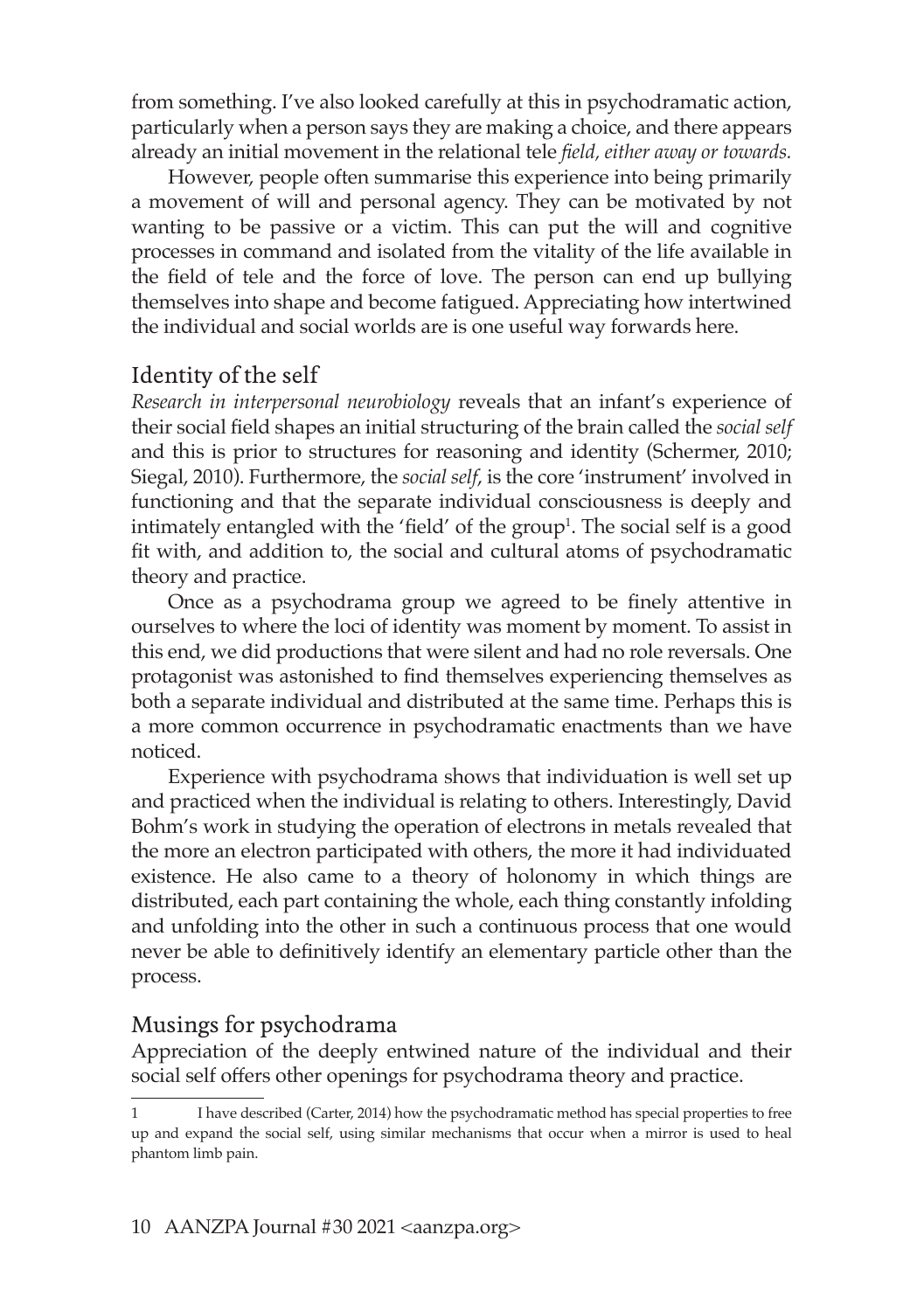I find I don't need one definitive approach to describing a 'role'. Stereotypical, generalised descriptions such as 'spontaneous actor' and 'loyal son' are highly useful as a specific type of behaviour is identified and can be enacted as a separate 'role' in a psychodramatic production. Call it a characteristic of a role if you want. A role description that is a unique to the individual and could be termed a personality is also highly useful, if it fits. Astute observation and careful inquiry with a protagonist in the field of action is a great place for this inquiry. Not only can I get at specifics, I'm also less likely to have my prejudices and pet theories twist or dominate the facts.

Careful and detailed observations of instances of what is called mirroring and doubling led to what seemed like clear things to becoming not so clear. In my PhD, I collected trainers' descriptions of psychodrama fundamentals based on their observations of videos of psychodramatic enactments. Careful examination of the functioning described as mirroring or doubling revealed there were no common external phenomena to distinguish them from each other, including time (same time — after), distance (beside across), and closeness of the auxiliaries behaviour to the behaviour of the protagonist. Surprisingly, purposes and effects such as self-esteem and selfperception did not work either. The remaining thing was the protagonist's identification with the auxiliary. A differentiating description based on this could go something like: *Mirroring is self perceiving itself external. Doubling is the other perceived as self, internal*. However, when looking at specific instances, this also slips from being inclusive and definitive.

Observation of a protagonist when they are being 'doubled', shows that at times they have the auxiliary as themselves, a merged identity, and other times as separate. At times, this can be an inadequacy of the doubling. However, also consider that the protagonist may be moving quickly between internal and external loci of identity and that in one moment they are experiencing the auxiliary as a double and then in another moment more as a mirror.

Is it also possible that mirroring requires a base of doubling to be operating somewhere in the person? A person cannot be self-reflective unless there is an adequate base of self-esteem? In addition, perhaps the identity in a moment is spread or distributed in the whole system and so could be inclusive of both. How to accurately and precisely observe and inquire into these things during enactment is something we can swap notes on. Reflecting on the experiences of being an auxiliary could be relevant here, too.

It was such a relief to me when Max Clayton once said to an auxiliary playing a role something like, '*Look, you have to do exactly what the protagonist did in this role and at the same time take in what the protagonist is doing now because very shortly there will be a role reversal. Don't worry, it is almost impossible*.' The astonishing thing is how magnificently most people can be an auxiliary, even when they almost never do it in 'real' life.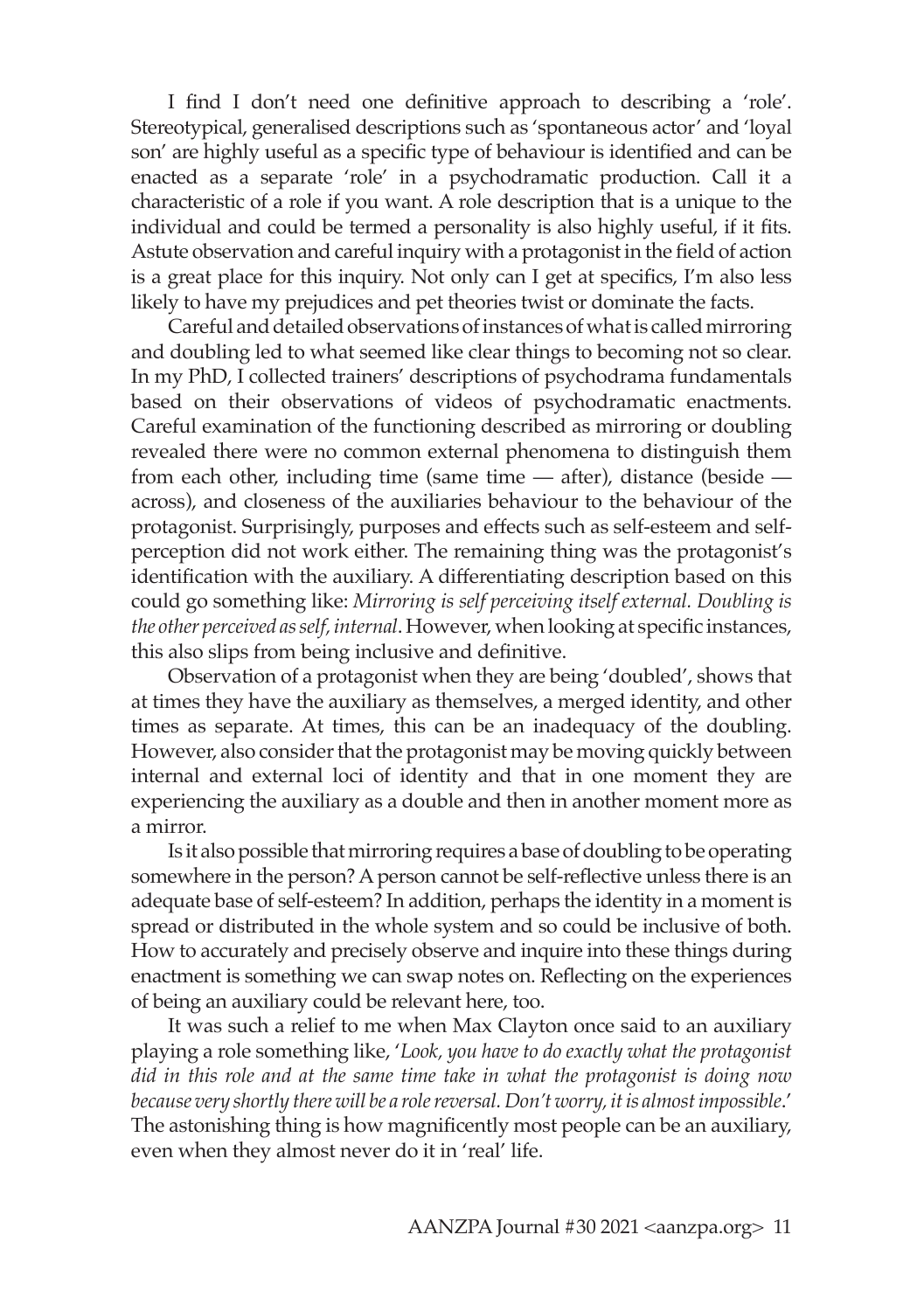There are many possible factors at play. The attention and thinking taken up in the living action of a crisp psychodramatic production might occupy the thinking and attention that are used to focus on self-interests and preservation. The willingness to be of service to others might also deactivate the ego mechanisms of survival. Some might call that love. Erich Fromm's work (1956) described in *The Art of Loving* continues to offer up treasures in the art and power of love. Noticing the dynamics between love and responsibility is relevant.

#### Responsibility and heart

If there is no choice, does that also mean there is no responsibility? When looking for responsibility, love or heart has emerged as a principle factor at work. In the twenty years I've worked with men who have committed various crimes, including murder and paedophilia, demands from others, or self, for remorse, accountability and responsibility have not generated much useful action. Instead, when conditions are set up for a person to enter their heart, and they do, there can appear a capacity to really know and see, to be available to what has really happened. Occasionally there is not even a whiff of responsibility, yet the experience of the suffering that has occurred to self and others is particularly visceral and sobering. The behaviour of the person looks very much like what 'responsibility' is held to be but they are in a place that appears beyond or independent of responsibility. Perhaps the 'heart' includes responsibility but is not defined by it.

Sometimes when all the factors in operation in a particular event can be laid out in a psychodramatic enactment, there can be a clarity on responsibility. There can be an initial event in the person's childhood where they were not responsible but it is imprinted and they go on to set up people and conditions in which this thing happens again and again. Seeing this accurately laid out can result in a very useful discrimination of responsibility. Without it, full responsibility can be resisted; and so too, full forgiveness. Here's love again.

#### Hopeless

Like choice, a careful examination of the treasured institution of *hope* offers gifts. Chogyum Trungpa (1991), a practitioner of the Crazy Wisdom School of Tibetan Buddhism, identifies hope as the main hindrance to freedom.

*The process is one of going further in and in and in without any reference point of spirituality, without any reference point of a saviour, without any reference point of goodness or badness — without any reference points whatsoever! Finally we might reach the basic level of hopelessness, of transcending hope. This does not mean we end up as zombies. We still have all the energies; we have all the fascination of discovery, of seeing this process unfolding and unfolding and unfolding, going on and on. This*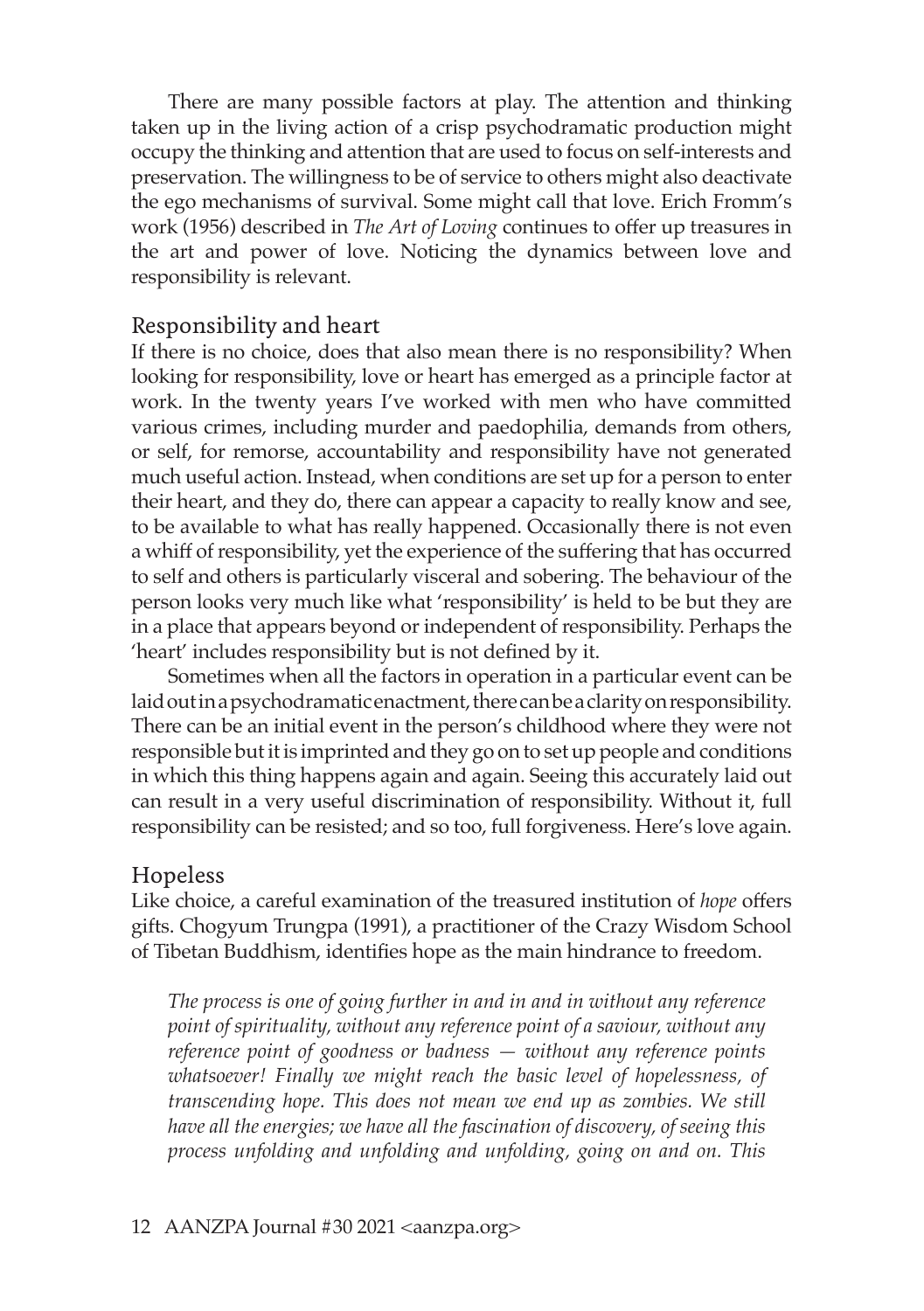*process of discovery automatically recharges itself so that we keep going deeper and deeper and deeper.* (p. 10)

Hope can be used to protect against all kinds of dangers. As a response to the myriad of pressures, unforeseen and unwelcome events, false accusations, accidents and other things coming at them, people can attempt to cheer themselves up and exhort themselves to be positive and not weighed down by negativity. Being gung-ho and putting on a posture of toughness is advocated. Mantras of positiveness abound: '*everything is for a reason'*, '*you will be better off because of it*'. All manner of saviors appear: gods, heaven, ascension and reincarnation. Given that they are typically bred up in the imagination, they end up attracting and nurturing the very thing they are trying to avoid: anxiety.

Sometimes, fear is identified as the culprit. There are calls to overcome fear or even remove it but fear can be a response to something very real that must be dealt with. Could we distinguish fear from anxiety by saying fear is an instinctual response to something that is real. It is not something to remove, ignore or minimise. Trungpa offered the worthy and interesting challenge to live with fear without hope.

Jeanne de Salzmann (2010) offers various approaches or postures not only to the threats, surprises and other unknowns coming at you, but also to the personal deficiencies and conflicted internal warm-ups. Her phrases '*willing surrender'* and '*conscious suffering'* carry daring and dignity for me and I have been trying them out. Now I might call them convictions, something Max called a belief based on prior experience. In such a 'conviction,' my will and determination are engaged and activated. I may not have chosen anything but those things which people would normally bundle up with choice or self-agency are there.

This quote from Jeanne's book *The Reality of Being* is one illustration of the process of willing surrender. Note, the 'it' in the first sentence refers to attention. "I cannot make it appear, just as I cannot force love to appear. Attention comes when it is needed, when it is called by a feeling of necessity. If I really see that I do not understand, that I have lost the direction and the meaning of my life, then at that very moment my attention is called to be here." (p. 217).

A psychodramatist might call Jeanne's *attention*, warm-up, which appears a good fit given how I have found this attention is not just a point of awareness but can thicken and spread, is spontaneous yet can be worked. Others could well call it lifeforce or presence or essence. This sits well with Jeanne's encouragement: "I let go out of humility because I begin to see that myself I am nothing, and at the heart of this humility a trust, a kind of faith, appears. In this moment I am tranquil. I am at peace." (pp. 261-262).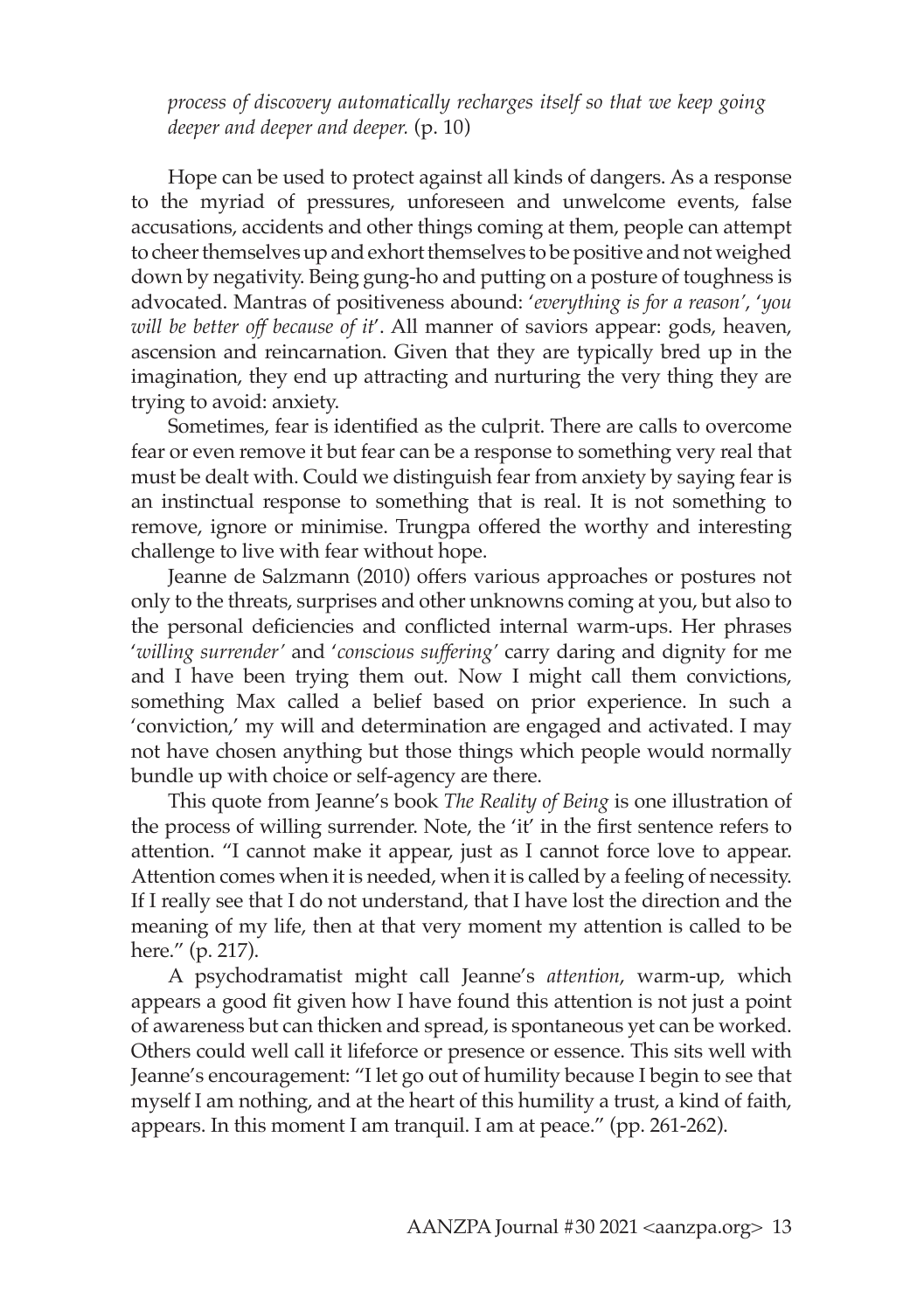#### Breath

The operation of breath offers another integrative structure that can be usefully applied to many processes. Breath is immediately available, intimate and personal. The breath comes in, there is a pause, a place of fullness and capacity, a breath out, a pause, a place of nothing, and then a breath in. Interestingly, the breath in does a mini-activation of the sympathetic system and the breath out, the parasympathetic.

Usually I am operating in a partial way. The breath out is not full. I'm holding on to something, not confident about the future, unwilling to surrender. The breath in is partial. Perhaps I want to say something to somebody. I can't do that breathing in.

The psychological appears to also 'breathe'. When person makes a full expression, there is a pause, a changeover place, and then the new comes. As the receiver of the expression, we breath it in and we tend to relate to the content of the expression and not the pause or the new thing coming to the person making the expression. For example, Fred has a whinge about how crippling the day's events have been and Mary wants to fix it, analyse or argue against it but Fred's already in a new place. It's history. Watching Max Clayton work was inspiring and illustrative of how to be alive in the changeover period, attentive and available to the fresh, keeping production in the emerging and not five seconds behind the action. This involved being willing to drop fixations on ideas and theories.

Psychodramatic enactment invites attention to the social field and its dynamics. The occupation with the action neatly sidetracks the usual mechanisms of checking things out and other inhibiting habits, releasing the person from domination by choice, hope, keeping it safe and other cognitively-bound movements of ego survival that use the field of the imagination to exist. The protagonist is drawn into relating to what is.

What does your experience tell you?

### Experience

Max's (Clayton & Carter, 2004) encouragement and guidance was to make experience and experiential learning the base:

*I do profoundly live by the idea that everything that I do and everything that other people do is best related to experience. Experience is the foundation. The whole of life is an outgrowth of that. Life is not lived on the basis of external ideas or external pressures. It is based solely on generating experiences within ourselves and respecting that experience. Realising that really and truly there is life in that experience and it will always give us the best guidance. (pp. 122-123).* 

There is a resonance with Ramana Maharshi (1972): "People would not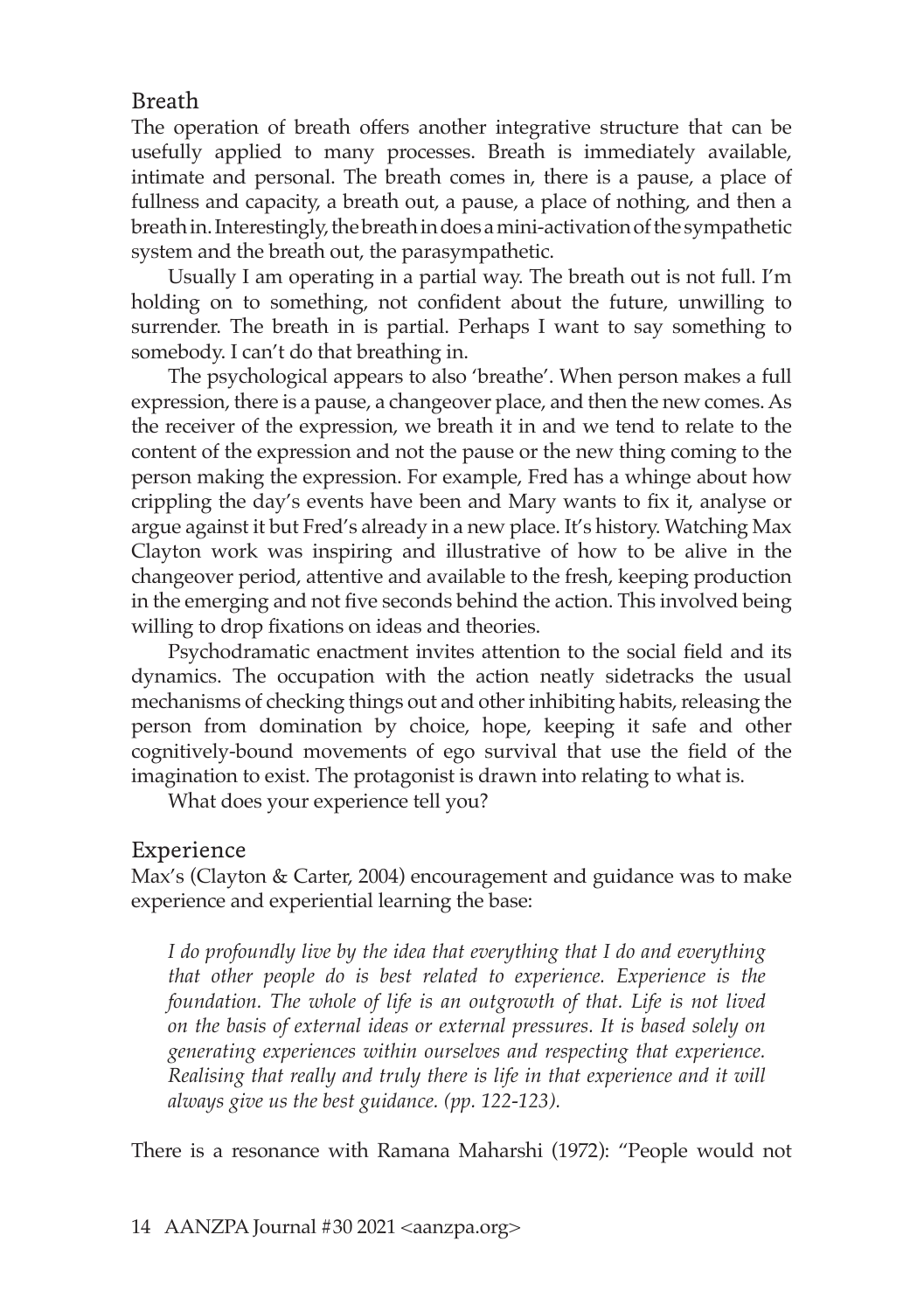understand the simple and bare truth — the truth of their everyday, everpresent, and eternal experience... They love mystery and not the bare truth, religions pamper them... why not abide in the self, right here and now?" (p. 99).

Inquiry based on personal experience comes with challenges. Daniel Goleman's (1986) summary of various scientific investigations are that the unconscious mind filters out most sensations as too threatening.

*Crucial decisions as to what should and should not enter awareness are made in the unconscious mind. Thus that essential human ability, selfawareness, brings with it the capacity for self-deception. It is a simple step for the unconscious mind to act as a trickster, submitting to awareness a biased array of facts intended to persuade the aware part of the mind to go along with a given course of action. (p. 249).* 

Perhaps, only a genuine willingness to suffer, some kind of posture of being present with pain and fear, or an absence of self-interest and concern for preservation, might actually release the binds of these instincts. Many spiritual traditions emphasis the path as being one of total abdication of the self in service to the other or to an ideal. This 'experiment' only appears possible if I really want to completely offer myself. Again, I can't make this happen. I notice that the integrity of my desire is not full or sustained. I am wishy washy, conflicted. This has gone on for so long and so consistently that I am pretty convinced that I will not make it. However, even there I am a failure. My convictions have proven to not be reliable. I did actually move the cell phone charger from its usual place. Ah yes, see Philip, you do like the truth. I do like what experience shows. I am willing to question anything. I notice a tight trembling inside. It's normal. It appears to be frightened. I have been frightened my whole life…? It appears so. And I've survived. No wonder the ego is so wired. I'll go for a walk. Did my legs initiate that, or the knowing of past experiences, or was it a whiff of fresh air? Difficult, if not impossible to know now, seconds later, as it is already memory. What a great challenge for psychodrama to see if there can be a production in which these fine grained things can be laid out in accurate ways, with all the contextual factors. What new insights might that reveal?

### Walking the dog on the beach

I'm out walking the dog on the beach and there is so much light in everything: the air, the sea, the land. There is a vitality, a life, an extraordinary freshness and it is bursting from within every cell of me and everything else. It is the living beingness of me and it is everywhere. *I am the essence of the universe getting to know itself.* This comes fresh, as a realisation: I am the essence of life getting to know itself through this body and everything else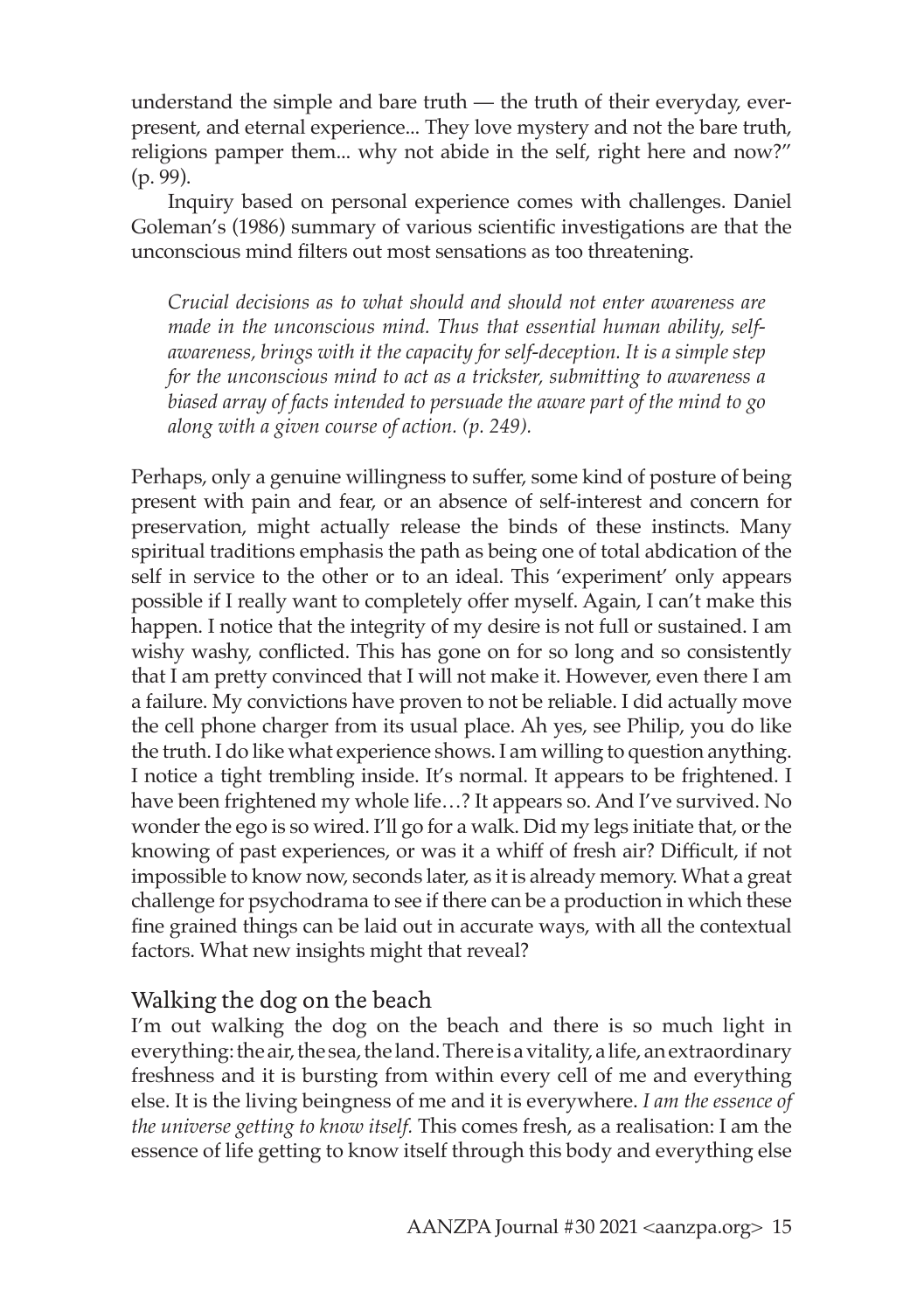is also the essence getting to know itself through their bodies. No plan, no ending, an on-going feast.

Some days later, I'm out walking the forest road just in from the beach. *I am mortal.* This comes as a certainty. I will die. This body and everything that I associate as me will end. I feel very sober. Settled. I feel honoured to be limited to this body. What an extraordinary experience. This mystery. As I am walking, I sense a force of life is living me and that this force isn't me. I look around — the trees, the light, the birds — it is living everything. It gets to live everything. I feel no rush, no deprivation. Life will get to know and experience everything. What a relief.

So what am I? The very essence of the universe getting to know itself or a totally mortal entity with a use by date? I'll take either. Both experiences had an extraordinary aliveness, freedom and presence. My normal functioning is a kind of middle ground of conflicted warm-ups, focusing on surviving all the different threats, full of self-referencing and various patchups of hope, positive thinking and other petty bullies, with not even enough motivation to give anything full sustained attention. I see this deficiency. I can't bully myself into being motivated. My tummy rises. It's a breath. The breath out is noticed. The breath in comes fuller. I feel moved. I don't know by what. I don't care. I don't need to know. I willingly surrender to a force I don't even know. Attention comes as a force, fresh and fuller. I am available or that availability has embraced me. It appears that the whole universe is here to support me. That sounds silly and a set up. I am in my head, rushing around collating a kind of summary, alert to some trick, watchful for a setup. Ah, my old friend is doing his work. An outbreath rushes out. On and on it goes, forever in the now.

#### *References*

- Carter, P. D. (2014). Phantoms in the brain: A neuroscience view of social self repair using the psychodramatic method. *Groupwork, 24*(2), 45-59. doi: 10.1921/9401240103.
- Clayton, G. M. & Carter, P. D. (2004). *The living spirit of the psychodramatic method*. Resource Books: Auckland.
- Fromm, E. (1956). *The art of loving.* Harper Perennial.
- Goleman, D. (1986). *Vital lies, simple truths: The psychology of self-deception.* New York: Simon & Schuster, Inc.
- Libet, B. (2004). *Mind time: The temporal factor in consciousness.* Cambridge, Mass: Harvard University Press.
- Ramana. (1972). *The spiritual teaching of Ramana Maharshi.* Berkeley: Shambala.
- de Salzmann, J. (2010). *The reality of being: the fourth way of Gurdjieff*. Boston, Mass: Shambhala.
- Schermer, V. L. (2010) Mirror neurons: Their implications for group psychotherapy. *International Journal of Group Psychotherapy,* 60, 4, 487-513.